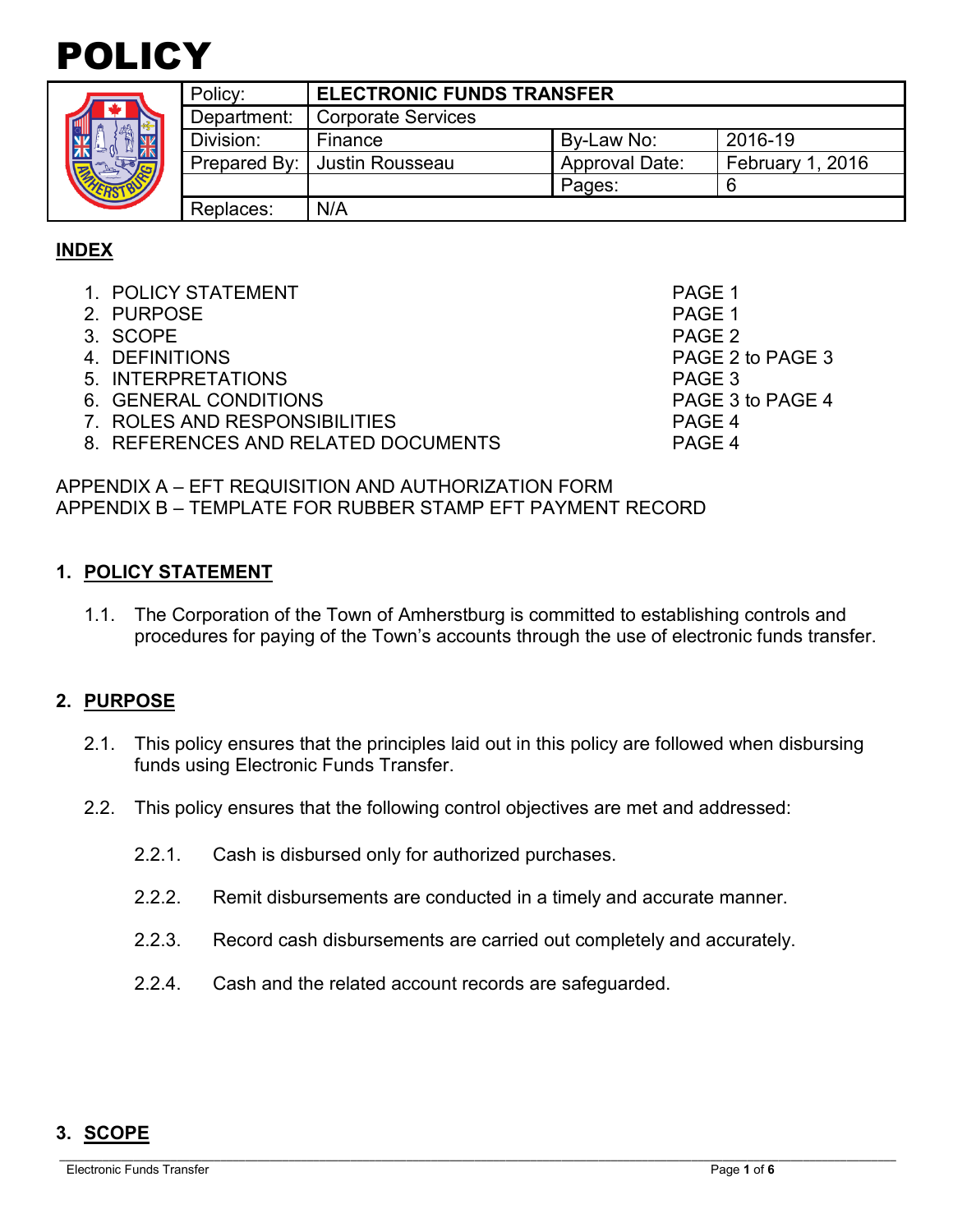3.1. This policy applies to the Financial Services Department and to the approved bank signing authorities of the Town of Amherstburg.

#### **4. DEFINITIONS**

- 4.1. **Accountability** means the obligation to answer to the general public, Council, and vendors for procurement results and for the manner in which purchasing responsibilities are discharged.
- 4.2. **Authentication Token** refers to a physical device used by an authorized user to prove identity electronically. They store cryptographic information and may use biometric identification or other means to prove the user's identity by generating a number that is rekeyed by the user or entered directly through a direct connection to a computer.
- 4.3. **Chief Administrative Officer (CAO)** is the Chief Administrative Officer for the Corporation of the Town of Amherstburg, which includes the roles and responsibilities as laid out in Section 229 of the Municipal Act, 2001.
- 4.4. **Clerk** is the Municipal Clerk for the Corporation of the Town of Amherstburg, which includes the roles and responsibilities as laid out in Section 228 of the Municipal Act, 2001.
- 4.5. **Council** refers to the current elected Council for the Corporation of the Town of Amherstburg. This includes, as an entirety, the Mayor, Deputy Mayor and Councillors.
- 4.6. **Director** is the person responsible for direction and operational control of a division as defined on the Town's organizational structure.
- 4.7. **Electronic Funds Transfer (EFT)** refers to the following financial transactions:
	- 4.7.1. Remitting funds to a supplier rather than through a cheque.
	- 4.7.2. "Wiring" funds to make a payment to a foreign supplier (usually in a foreign currency).
	- 4.7.3. Direct deposit of employees' payroll payments either directly or through a payroll service.
- 4.8. **Manager** reports directly to a Director (or the CAO in some instances) and who is responsible for a department within a division of the Corporation, as defined on the Town's organizational structure.
- 4.9. **Payee** refers to the person or company to which the EFT payments are made.
- 4.10. **Senior Management Team (SMT)** is comprised of the Chief Administrative Officer and the Directors. If a Director is unavailable, a delegate may be assigned.
- 4.11. **Town** is the Corporation of the Town of Amherstburg.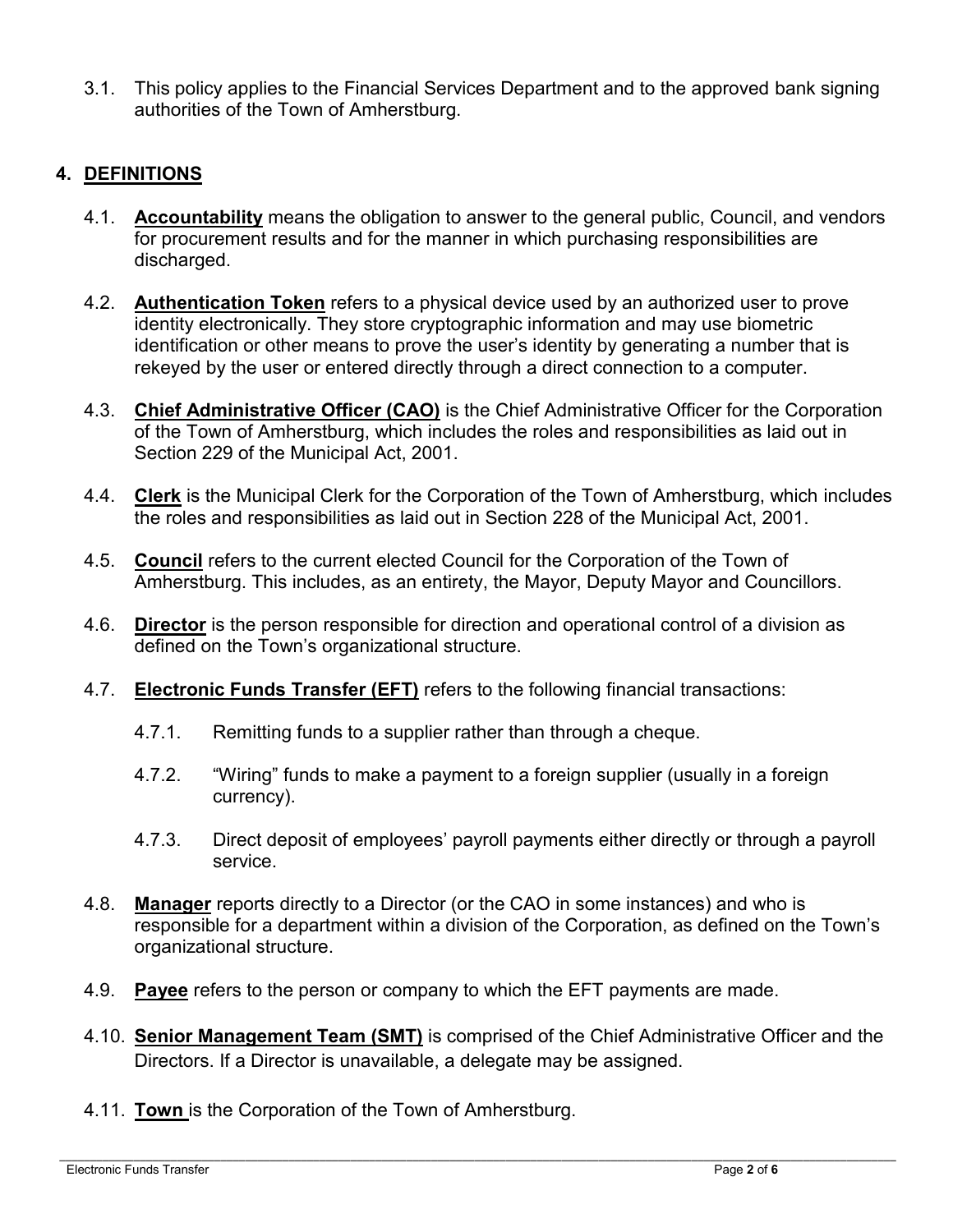- 4.12. **Transit** refers to the branch number of the financial institution.
- 4.13. **Treasurer** is the Treasurer for the Corporation of the Town of Amherstburg, which includes the roles and responsibilities as laid out in Section 286 of the Municipal Act, 2001.

#### **5. INTERPRETATIONS**

5.1. Any reference to this Policy to any statute or any section of a statute shall, unless expressly stated, be deemed to be reference to the statute as amended, restated or re-enacted from time to time. Any references to a By-law or Town policy shall be deemed to be a reference to the most recent passed policy or By-law and any replacements thereto.

#### **6. GENERAL CONDITIONS**

#### 6.1. **Initiating the EFT Process**

- 6.1.1. EFT payments must be made through the Town's bank's web-based system.
- 6.1.2. EFT payments will be set up with the bank to require the Supervisor of Account and the Supervisor of Revenue to initiate the transaction, and one additional signing authority to separately approve it, being either the Director of Financial Services or the Manager of Financial Services.
- 6.1.3. Access to the web-based EFT will be controlled by the use of a user id and password, and the authentication token provided to each user by the financial institution.

#### 6.2. **Payment Authorization**

- 6.2.1. All EFT payments shall be authorized by the same procedures as required for cheques: a complete voucher package or EFT Requisition and Authorization Form.
	- 6.2.1.1. The complete voucher package shall consist of an invoice and a purchase order or other procurement document.
		- a. Evidence of approval in accordance with the Bank Signing Authority By-law must appear on the front of the voucher package.
	- 6.2.1.2. The EFT Requisition and Authorization Form must be fully completed, including the name and address of the payee, and full payment instructions including bank number, transit number and bank account number.
		- a. The completed EFT Requisition and Authorization Form must be approved as required by the Bank Signing Authority By-law.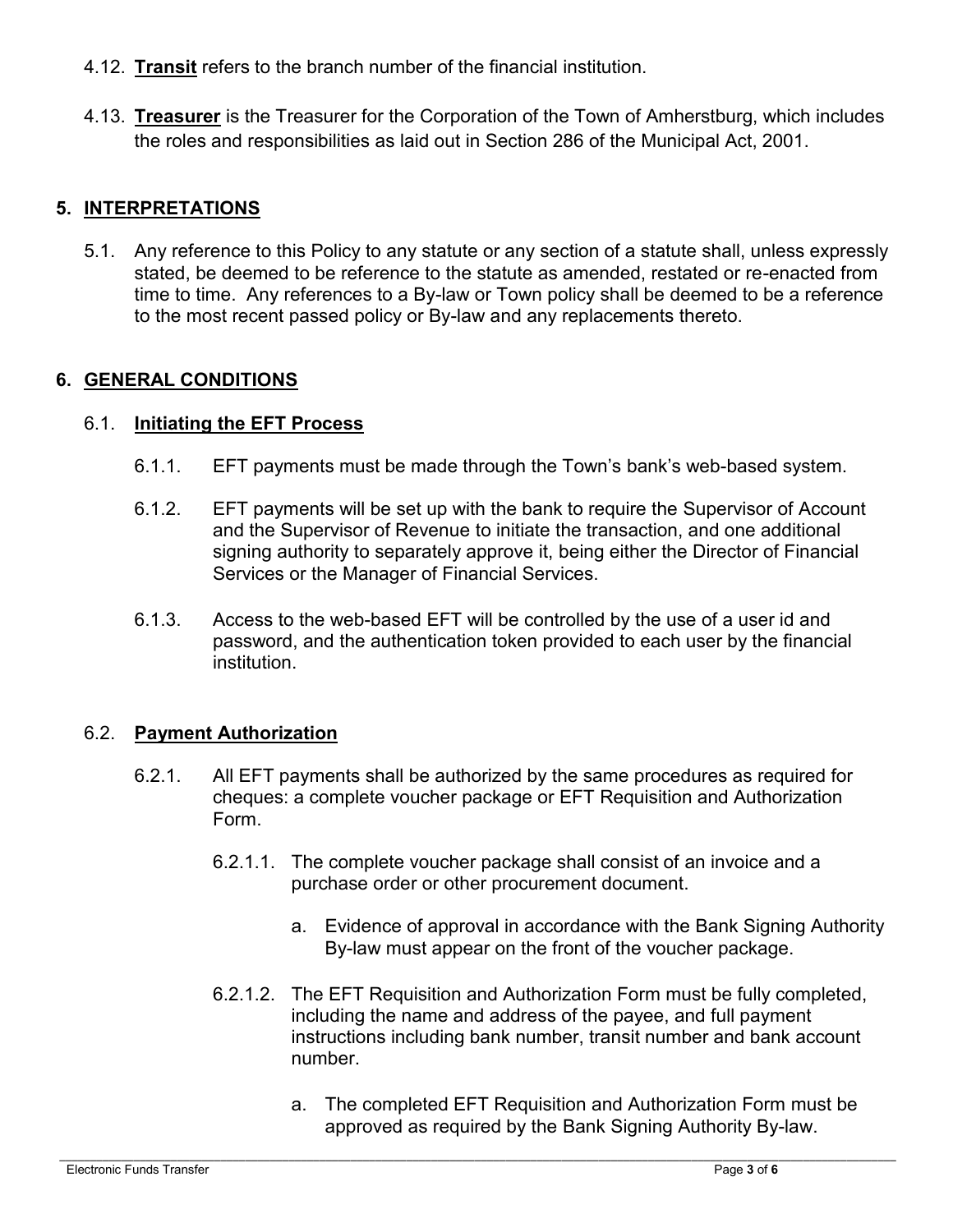#### 6.3. **EFT Authorizations**

- 6.3.1. The Supervisor of Accounting or the Supervisor of Revenue will initiate the EFT process online and sign the EFT Requisition and Authorization Form.
- 6.3.2. One additional bank signing authority must separately approve the EFT payment online, being either the Director of Financial Services or the Manager of Financial **Services**
- 6.3.3. Each bank signing authority, before authorizing the payment online, must review supporting documentation and satisfy him/herself that is reasonable, complete and that the payment has been properly authorized, and then sign the EFT Requisition and Authorization Form to document that the EFT has been authorized online.

#### 6.4. **Confirming Receipt and Reconciliation Process**

- 6.4.1. After the transmission of the EFT payment, a receipt must be downloaded from the bank and all of the information checked against the EFT Requisition and Authorization Form.
	- 6.4.1.1. Any discrepancies must be followed up immediately.
- 6.4.2. The bank account will be reviewed daily to ensure that all EFT payments have been made accurately.

#### **7. ROLES AND RESPONSIBILITIES**

- 7.1. **Financial Services** has the authority and responsibility to:
	- 7.1.1. Create, maintain and ensure that controls are in place for EFT payments.
- 7.2. **Bank Signing Authorities** have the authority and responsibility to:
	- 7.2.1. Ensure that payments are only made for items that are properly authorized.

#### **8. REFERENCES AND RELATED DOCUMENTS**

- 8.1. By-law 2014-128 Appointment of Bank Signing Authorities
- 8.2. Cheque Issuance Policy
- 8.3. Procurement Policy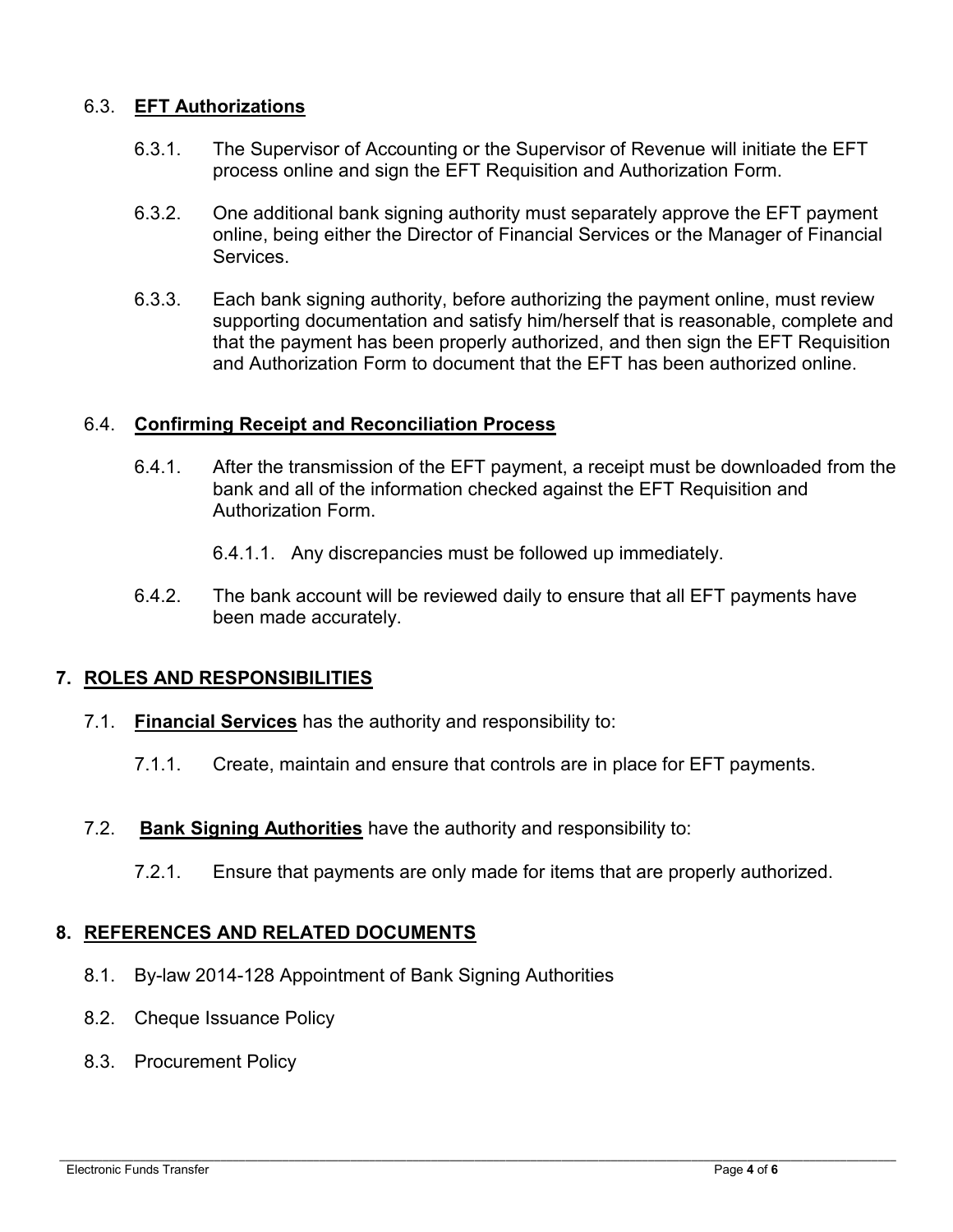### **APPENDIX A – EFT REQUISITION AND AUTHORIZATION FORM**

## **EFT Requisition and Authorization Form**

| Payee: |                                                                                  |                        |
|--------|----------------------------------------------------------------------------------|------------------------|
|        |                                                                                  |                        |
|        |                                                                                  |                        |
|        | Amount: ___________________________________                                      |                        |
|        |                                                                                  |                        |
|        | <b>Banking Instructions:</b>                                                     |                        |
|        | Bank Name: ______________________ Bank Number: _________________________________ |                        |
|        |                                                                                  |                        |
|        |                                                                                  |                        |
|        | Other information (payments outside of Canada): ________________________________ |                        |
|        |                                                                                  |                        |
|        |                                                                                  |                        |
|        |                                                                                  |                        |
|        |                                                                                  |                        |
|        |                                                                                  |                        |
|        | EFT payment initiated on-line (signature) _______________________                | Date__________________ |
|        | EFT payment authorized on-line (signature) ______________________Date___________ |                        |